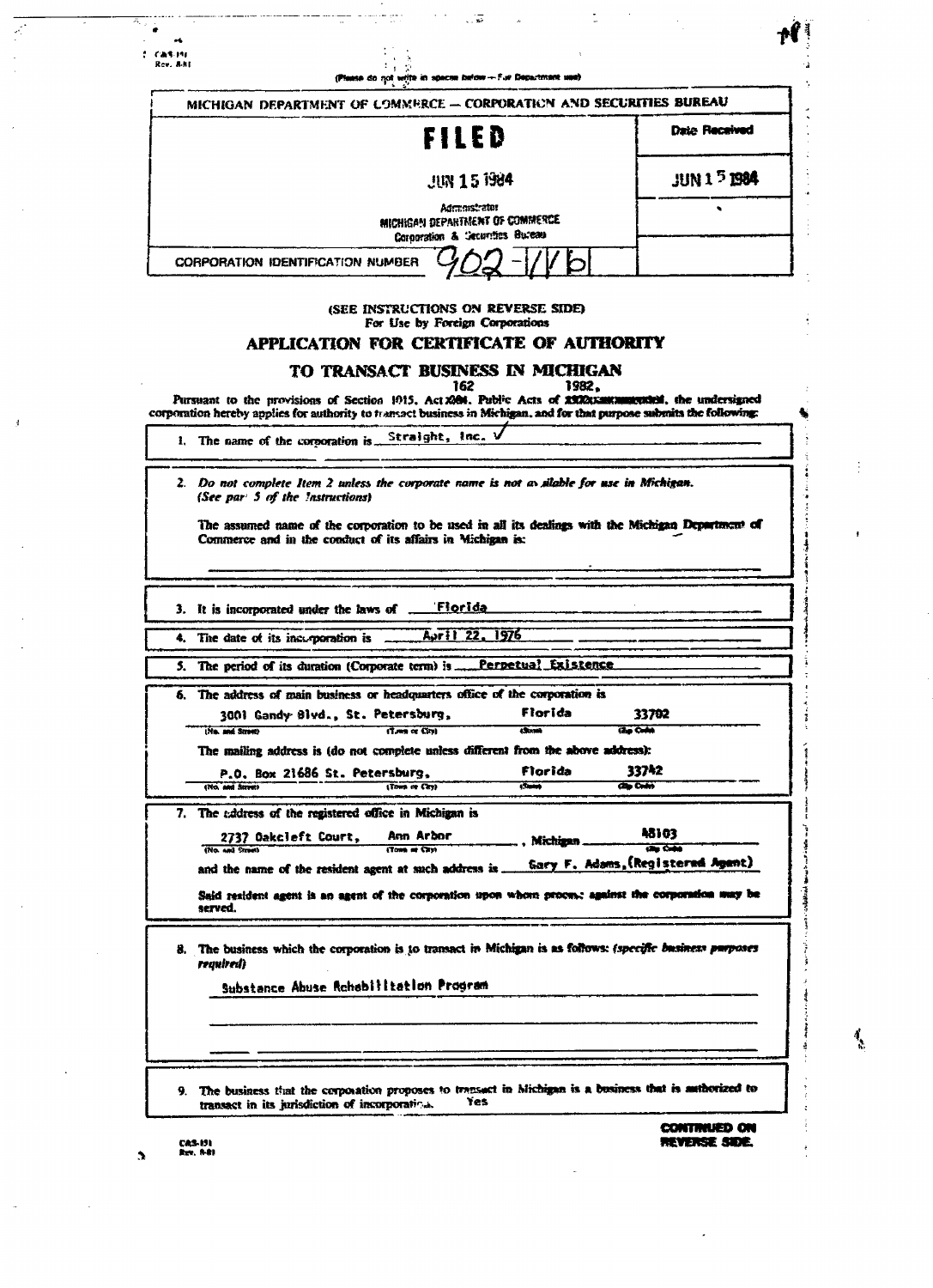|                                                                                                                                                  | 10. The authorized could stock of said corporation is<br>N/A                                                                                                                                                                                  |
|--------------------------------------------------------------------------------------------------------------------------------------------------|-----------------------------------------------------------------------------------------------------------------------------------------------------------------------------------------------------------------------------------------------|
|                                                                                                                                                  |                                                                                                                                                                                                                                               |
| (1)                                                                                                                                              | cer share                                                                                                                                                                                                                                     |
|                                                                                                                                                  |                                                                                                                                                                                                                                               |
|                                                                                                                                                  | Preferred                                                                                                                                                                                                                                     |
| and/or (2), shares of no par value                                                                                                               | Common                                                                                                                                                                                                                                        |
|                                                                                                                                                  |                                                                                                                                                                                                                                               |
|                                                                                                                                                  | <b>1984</b><br>4th<br>June<br>$\frac{1}{2}$ as $\frac{1}{2}$<br>Signed this _                                                                                                                                                                 |
|                                                                                                                                                  |                                                                                                                                                                                                                                               |
|                                                                                                                                                  |                                                                                                                                                                                                                                               |
|                                                                                                                                                  | Ηy<br>sensitive of President, Vice-President Chargement of Vice-Chargements                                                                                                                                                                   |
|                                                                                                                                                  | Joseph Garcia, President<br>(True or Prive Name and Title)                                                                                                                                                                                    |
|                                                                                                                                                  |                                                                                                                                                                                                                                               |
|                                                                                                                                                  |                                                                                                                                                                                                                                               |
|                                                                                                                                                  | <b>INFORMATION AND INSTRUCTIONS</b>                                                                                                                                                                                                           |
|                                                                                                                                                  | Application for Certificate of Authority                                                                                                                                                                                                      |
|                                                                                                                                                  | (For Use by Foreign Corporations)                                                                                                                                                                                                             |
|                                                                                                                                                  |                                                                                                                                                                                                                                               |
|                                                                                                                                                  | 1. Submit one riginal copy of the Application for Certificate of Authority. Upon the filing, a microfilm copy will be                                                                                                                         |
|                                                                                                                                                  | prepared for the records in the Corporation and Securities Bureau. The original copy will be returned to the address                                                                                                                          |
| appearing in the box befow as evidence of filing.                                                                                                | $\checkmark$ 2. Attach to this Application a copy of the articles of incorporation and all amendmer 's certified by the proper officer of the                                                                                                 |
| arisdiction of incorporation.                                                                                                                    |                                                                                                                                                                                                                                               |
|                                                                                                                                                  | $\mathcal I$ 3. Attach to the Application a certificate stating that the corporation is in good standing under the laws of the jurisdiction of                                                                                                |
| dated not earlier than 30 days before filing of the Application.                                                                                 | incorporation, executed by the official of the jurisdiction who has custody of the records pertaining to corporations and                                                                                                                     |
|                                                                                                                                                  | 4. This Application may be used by both profit and non profit corporations.                                                                                                                                                                   |
|                                                                                                                                                  | 5. Section 212(2), Act 284, P.A. of 1972, as amended, permits a foreign corporation whose name is not available for use in                                                                                                                    |
|                                                                                                                                                  | Michigan to apply for a certificate of authority under an assumed name which is available for twe. Item 2 of the<br>Application for Certificate of Authority to Transact Business in Michigan is to be completed for this purpose only. Other |
| the provisions of Section 217, P.A. of 1972, as amended.                                                                                         | corporations may transact business under assumed names by filing a separate Certificate of Assumed Name pursuant to                                                                                                                           |
|                                                                                                                                                  | 6. Since the corporate documents are microfilmed for the Bureau's files, it is imperative that the document submitted for                                                                                                                     |
|                                                                                                                                                  | filing be legible so that a usable microfilm can be obtained. Corporate documents with poor black and white contrast,<br>whether due to the use of a worn typewriter ribbon or to a poor quality of reproduction, will be rejected.           |
|                                                                                                                                                  | 7. The Application must be signed in ink by the chairperson or vice-chairperson of the board, or by the president or                                                                                                                          |
|                                                                                                                                                  |                                                                                                                                                                                                                                               |
| vice-president.                                                                                                                                  |                                                                                                                                                                                                                                               |
|                                                                                                                                                  | 8. An effective date, not later than 90 days subsequent to the date of filing, may be stated in the Application.                                                                                                                              |
| 9. FEES -- Profit Corporations:<br>Filing Fee  \$10.00                                                                                           | - Non-Profit Corporations:                                                                                                                                                                                                                    |
| Franchise Fee  \$25.00                                                                                                                           | Franchise Fee  \$10.00                                                                                                                                                                                                                        |
| TOTAL Admittance Fees  \$35.00                                                                                                                   | TOTAL Admittance Fees  \$20.60<br>(Make remittance payable to State of Michigan)                                                                                                                                                              |
| 10. Mail form and fees to:                                                                                                                       |                                                                                                                                                                                                                                               |
| Michigan Department of Commerce                                                                                                                  |                                                                                                                                                                                                                                               |
| Corporation and Securities Bureau<br><b>Corporation Division</b>                                                                                 |                                                                                                                                                                                                                                               |
| P.O. Box 30054                                                                                                                                   |                                                                                                                                                                                                                                               |
| Lansing, Michigan 48909<br>Tel. (517) 373-0493                                                                                                   |                                                                                                                                                                                                                                               |
|                                                                                                                                                  |                                                                                                                                                                                                                                               |
|                                                                                                                                                  |                                                                                                                                                                                                                                               |
|                                                                                                                                                  |                                                                                                                                                                                                                                               |
|                                                                                                                                                  | DOCUMENT WILL BE RETURNED TO NAME AND MAILING ADDRESS INDICATED IN THE BOX                                                                                                                                                                    |
|                                                                                                                                                  |                                                                                                                                                                                                                                               |
|                                                                                                                                                  | Telephane:                                                                                                                                                                                                                                    |
| SELOW, (Include name, street and number (or P.O. box), city, state and zip code.)<br>Gary F. Adams<br>2737 Oakcleft Court<br>Ann Arbor, Mi 48103 | Area Code                                                                                                                                                                                                                                     |

 $\hat{\mathcal{A}}$ 

iki imu casis

 $\frac{1}{2}$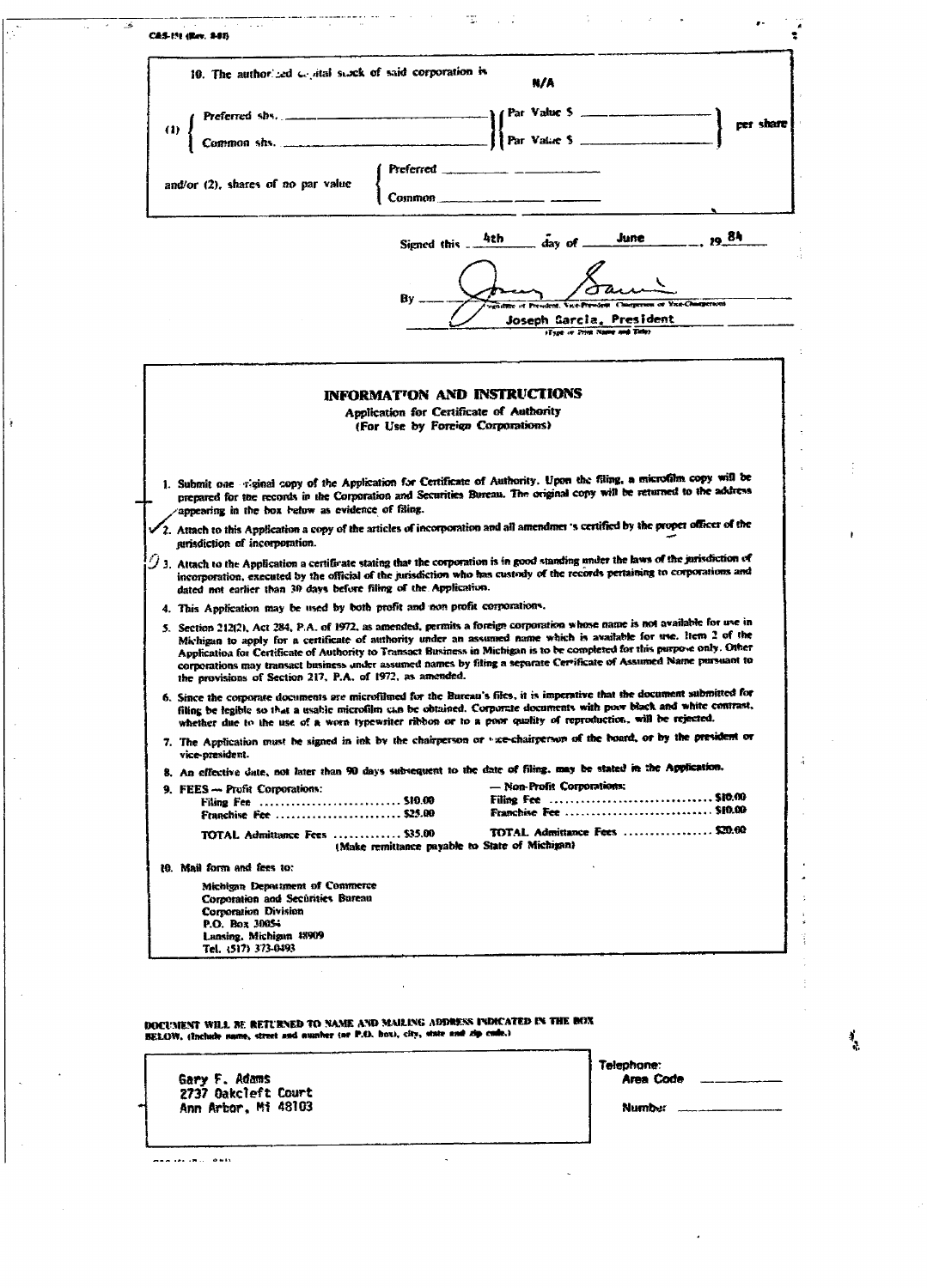

I certify from the records of this office that STRAIGHT, INC., is a corporation organized under the laws of the State of Florida, filed on April 22, 1976.

The Charter Number for this corporation is 735636.

I further certify that said corporation has filed all annual reports and paid all annual report filing fees due this office through December 31, 1983, and its status is active.

> Giben under my hand and the <£rtat &ral of tijr &tatt of jflori&a, at Callabassrt, tbr Capital, this thrdar of June, 1984. 7<sub>th</sub>

> > *George firestone* Serretare of State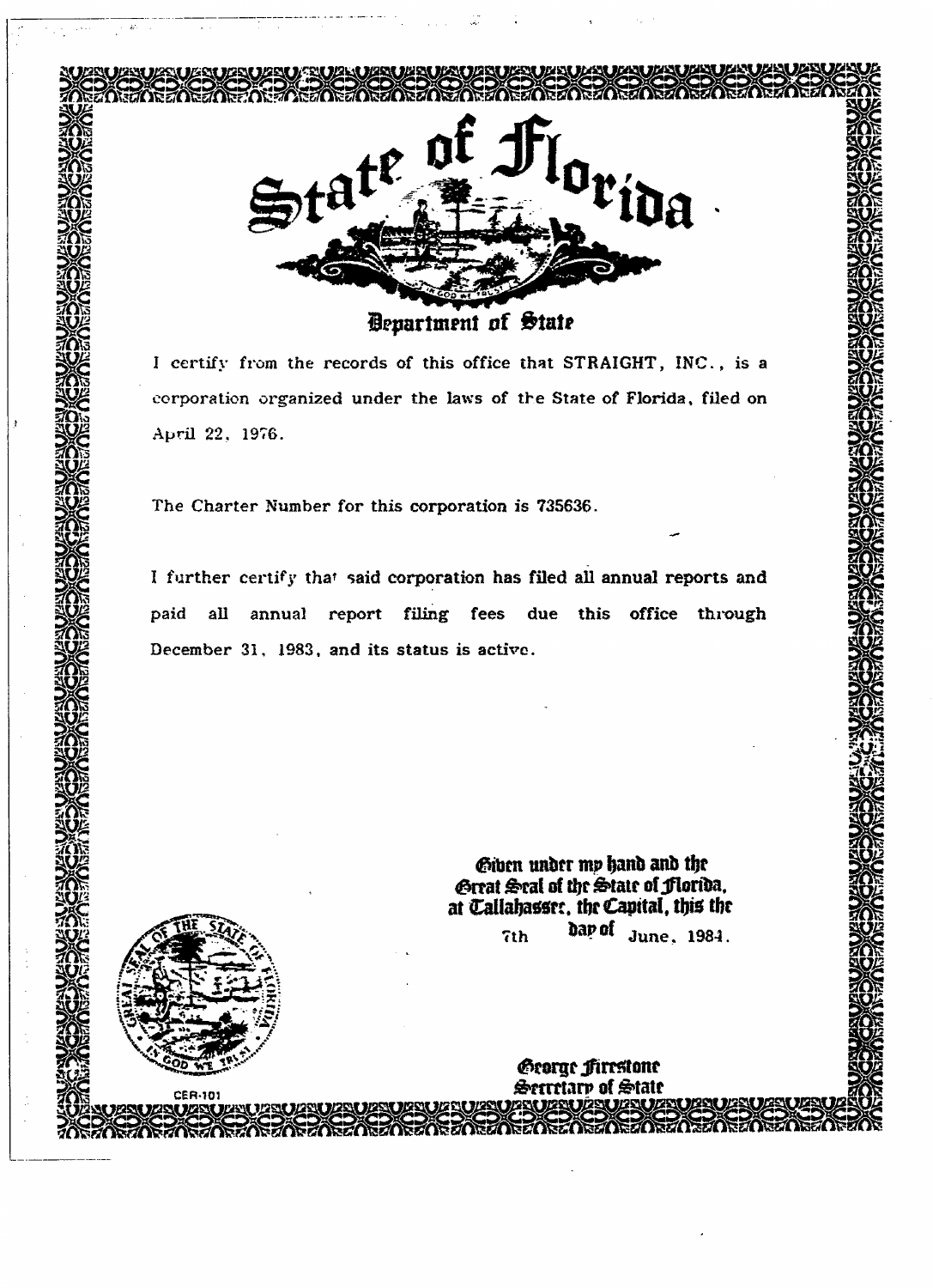## RECEIVED

 $\sim 100$   $\mu$ 

 $\sim$ 

 $\sim$  $\sim$  $\left\{ 3\right\}$ 

 $\gamma$  .

 $\rightarrow$ 

 $\sim$   $\sim$ 

أتحصير

÷

JUN 1 5 1984

 $\mathbf{r}$ 

### MICHIGAN DEPT. OF COMMERCE

# FILED

### **JUN 15 1984**

Administratur **MICHIGAN DEPARTMENT OF COMMERCE**<br>Corperation & Securities Bureau

أأحال المراقب للمورد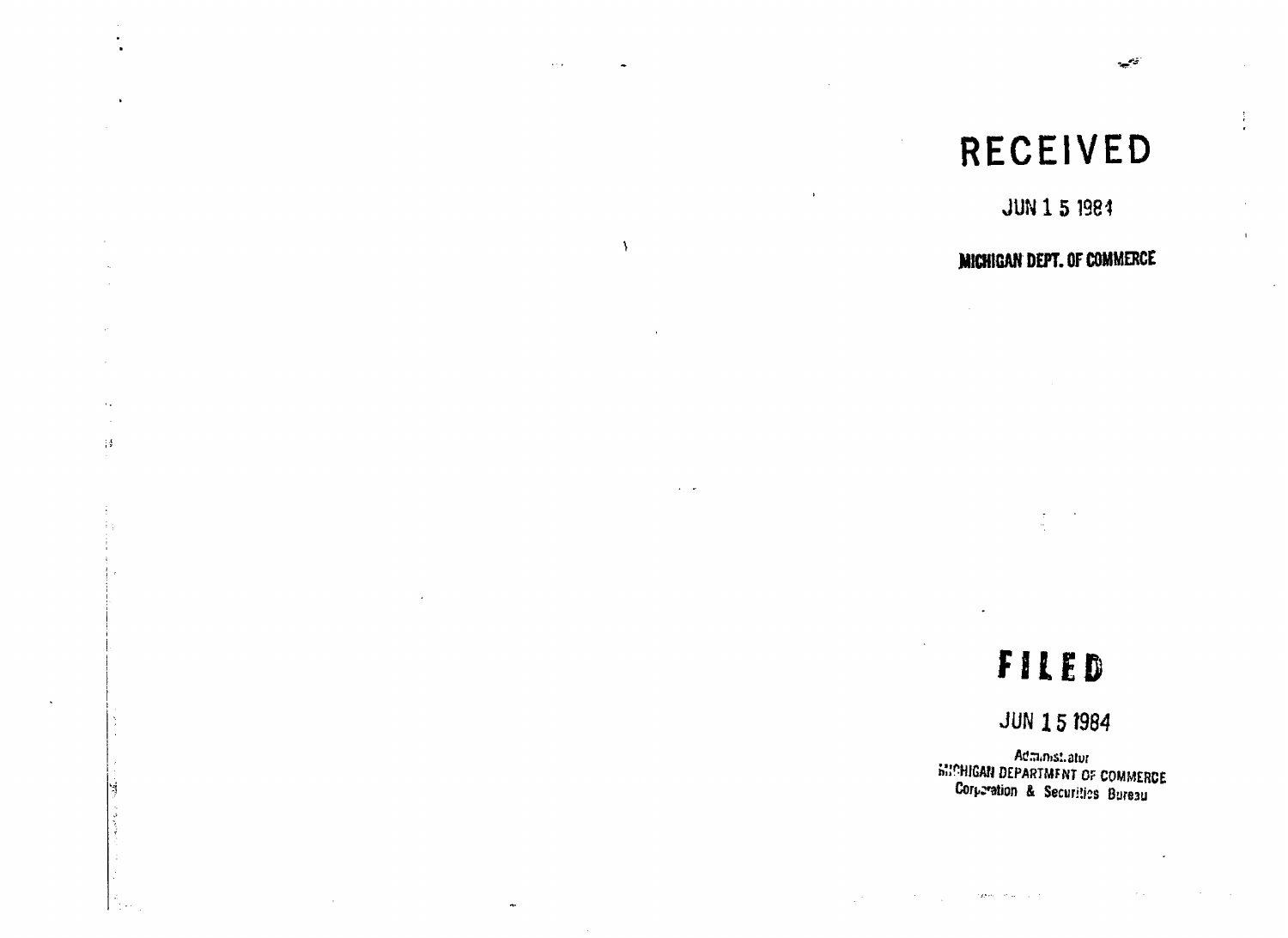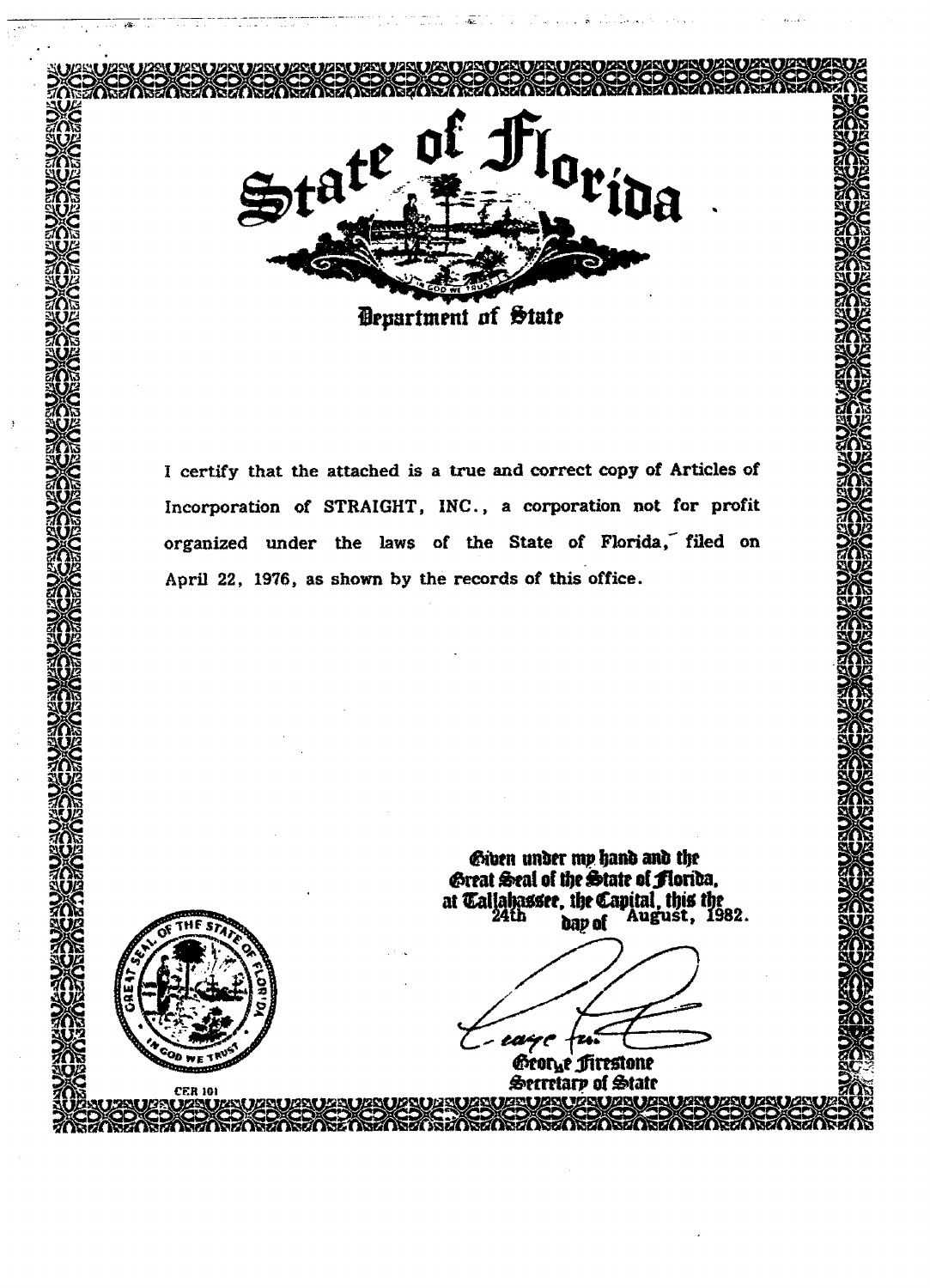#### ARTICLES OF INCORPORATION

0F

#### **STRAIGHT, INC.**  $\begin{bmatrix} x_1 \\ y_2 \\ z_3 \end{bmatrix}$   $\begin{bmatrix} x_1 \\ x_2 \\ x_3 \end{bmatrix}$  $(a$  corporation not for profit)

**We, the undersigned, with other persons •" being desirous of forning a corporation for charitable and** philantropic purposes, under the provisions of Chapter 617 of **the Florida Statutes, do agree to the followingi**

**ARTICLE I. HANI.**

**The na-ne of this corporation is STRAIGHT,**

 $\frac{f_2^*}{f_1^*}$  oo

بالمجا

**INC.**

**ARTICLE II. PURPOSES.**

**The general nature of the objects and purposes of this corporation shall be to develop and administer programs for victims of drug abuse, dealing with rehabilitation, welfare, and health, in order to assist then in adjusting them**selves to their environment; to train them in vocations and avoca**tions i to aid them in all their activities? and to be of assistance in solving their particular problems, and to interest and unite man and woman in social work for the welfare of boys and girls and young men and young women to the end that crime, poverty, and misery may be lessened, that a nobler manhood and womanhood may be developed, and that a more perfect love of home, family and country may be fostered, and to cooperate with all federal\* state and local government agencies to secure these ends, utilising ail powers this corporation may exercise as granted it by Chapter 617, Florida Statutes.**

**ARTICLE III. QUALIFICATION OP MEMBERS.**

**The membership of this corporation shall constitute all persons hereinafter named as subscribers and such other persons as, from time to time hereafter, may become members, in the manner provided in the by-laws. Ivery person who meets the**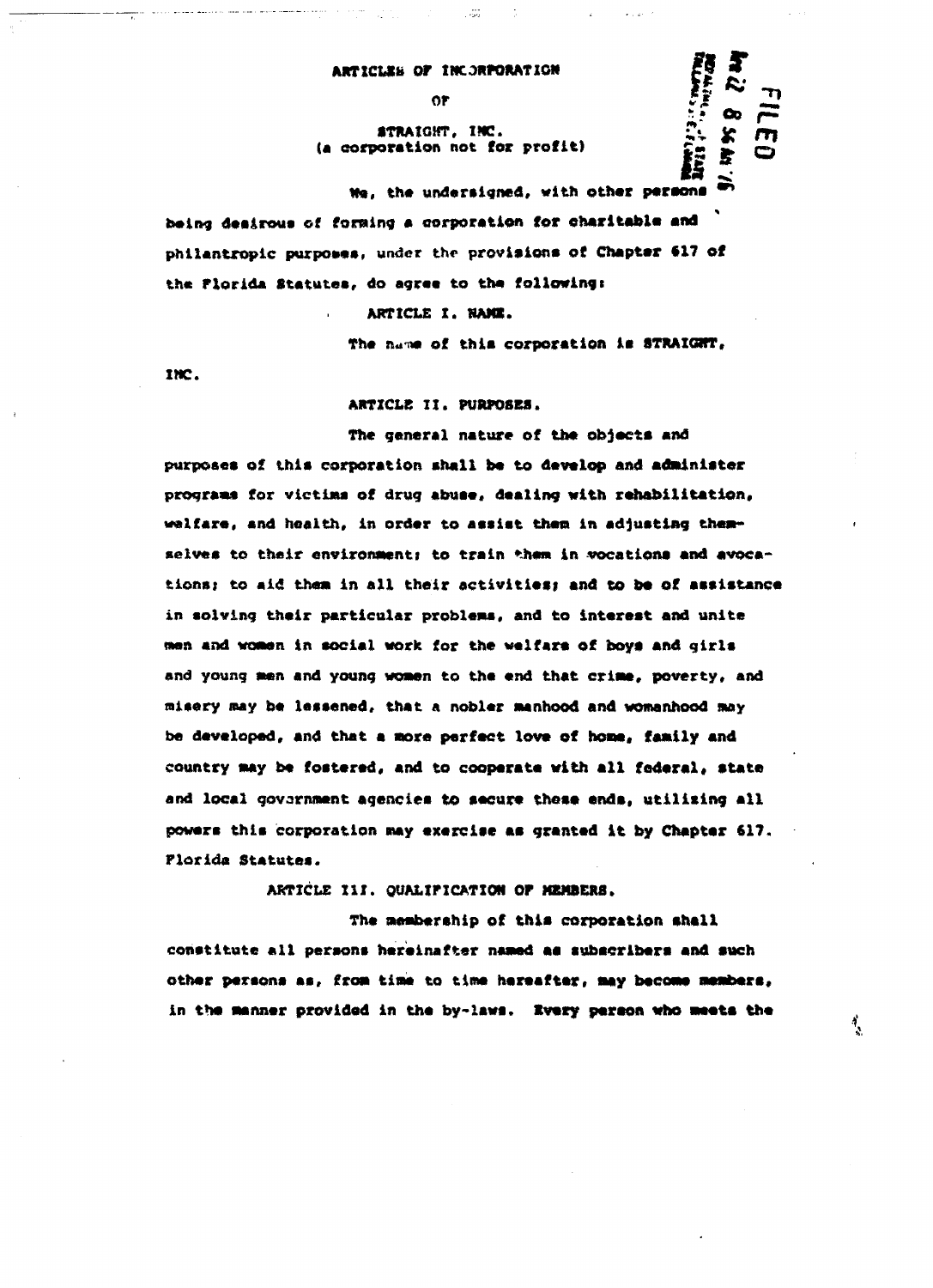requirements of any classification shall be eligible for membership in the corporation. An applicant shall be admitted to membership on his or her election by a majority of the Board of Directors and on payment of initiation fees, membership capital contribution, and dues, and the execution of a written assont and agreement to be bound by the by-laws and any amendments thereto as may from time to time be enacted and to discharge the duties of membership as set forth in the by-lews of the corporation. ARTICLE IV. TERM OF EXISTENCE.

This corporation shall have perpetual

existence.

ARTICLE V. SUBSCRIBERS.

The names and residence of the subscribers to these Articles of Incorporation are:

 $-2-$ 

MAAVIN F. SEMBLER

and the companion of the companion of the companion of the companion of the companion of the companion of the companion of the companion of the companion of the companion of the companion of the companion of the companion

10324 Paradise Boulevard Treasure Island, FL 33706

H. COLDSTEIN, PH.D.

7941 - 9th Avenue South St. Petersburg, FL 33707

FRED KENPIELD

200 Pasadena Avenue South St. Patersburg, FL 13707

ै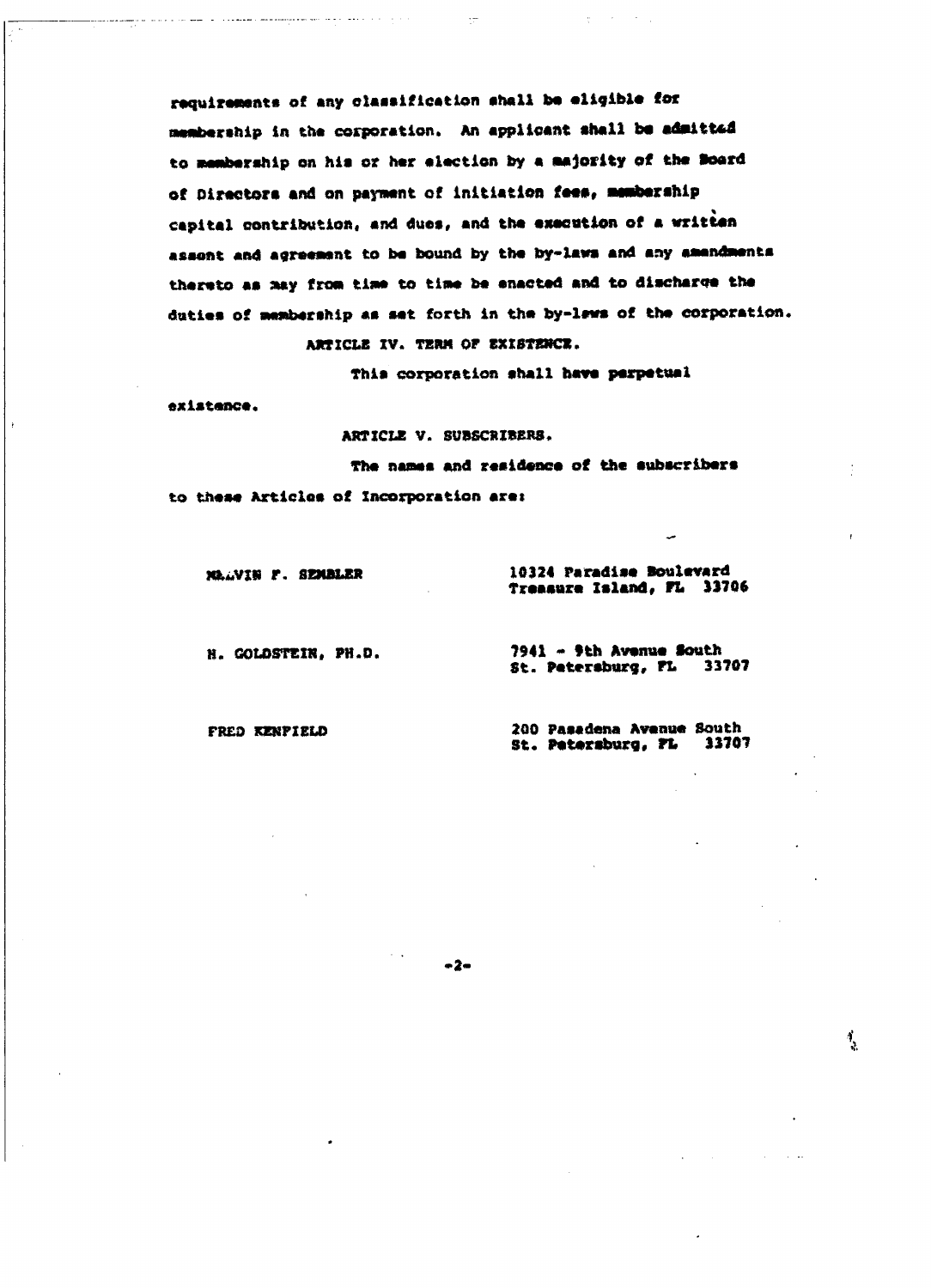ARTICLE VI. OFFICERS.

Saction 1. The officers of the corporation shall be a President, a Secretary, a Treasurer, and such other officers as may be provided in the by-laws.

Section 2. The names of the persons who are to serve as officers of the corporation until the first meeting of the Board of Directors are:

> PRESIDENT: Melvin F. Sembler SECRETARY: Raymond Bourgholtzer TREASURER: Raymond Bourgholtser Section 3. The officers shall be elected

at the annual meeting of the Board of Directors or as provided in the by-laws.

ARTICLE VII. BOARD OF DIRECTORS.

Section 1. The business affairs of this corporation shall be managed by the Board of Directors. This corporation shall have 15 directors initially. The number of directors may be decreased or increased from time to time, by the by-laws, but shall never be less than three.

Section 2. The Board of Directors may be members of the corporation.

Section 3. Members of the Board of Directors shall be elected and hold office in accordance with the by-laws.

Section 4. The names and addresses of the persons who are to serve as Directors for the ensuing year, or until the first annual meeting of the corporation, are:

| H. GOLDSTEIN, PH.D.  | 7941 - 9th Avenue South                                   |  |  |
|----------------------|-----------------------------------------------------------|--|--|
|                      | St. Petersburg, FL 13707                                  |  |  |
| FRED KENPIELD        | 200 Pesadena Avenue South<br>33707<br>st. Petersburg. FL  |  |  |
| LEON SELLERS, D.V.M. | 3845 Tyrone Boulevard<br>33709<br>st. Petersburg, FL      |  |  |
| R C. GARBY. M.D.     | 1609 Pasadena Awenue South<br>33707<br>Et. Petersburg, FL |  |  |
| GUY M. PERENICH      | 29 North Ft. Harrison Ave.<br>33515<br>Cloarwater, FL     |  |  |
| <b>PAY NAYMIRE</b>   | 4600 - 10th Avenue North<br>33713<br>St. Petersburg, FL   |  |  |

 $\frac{1}{2}$ 

 $-3-$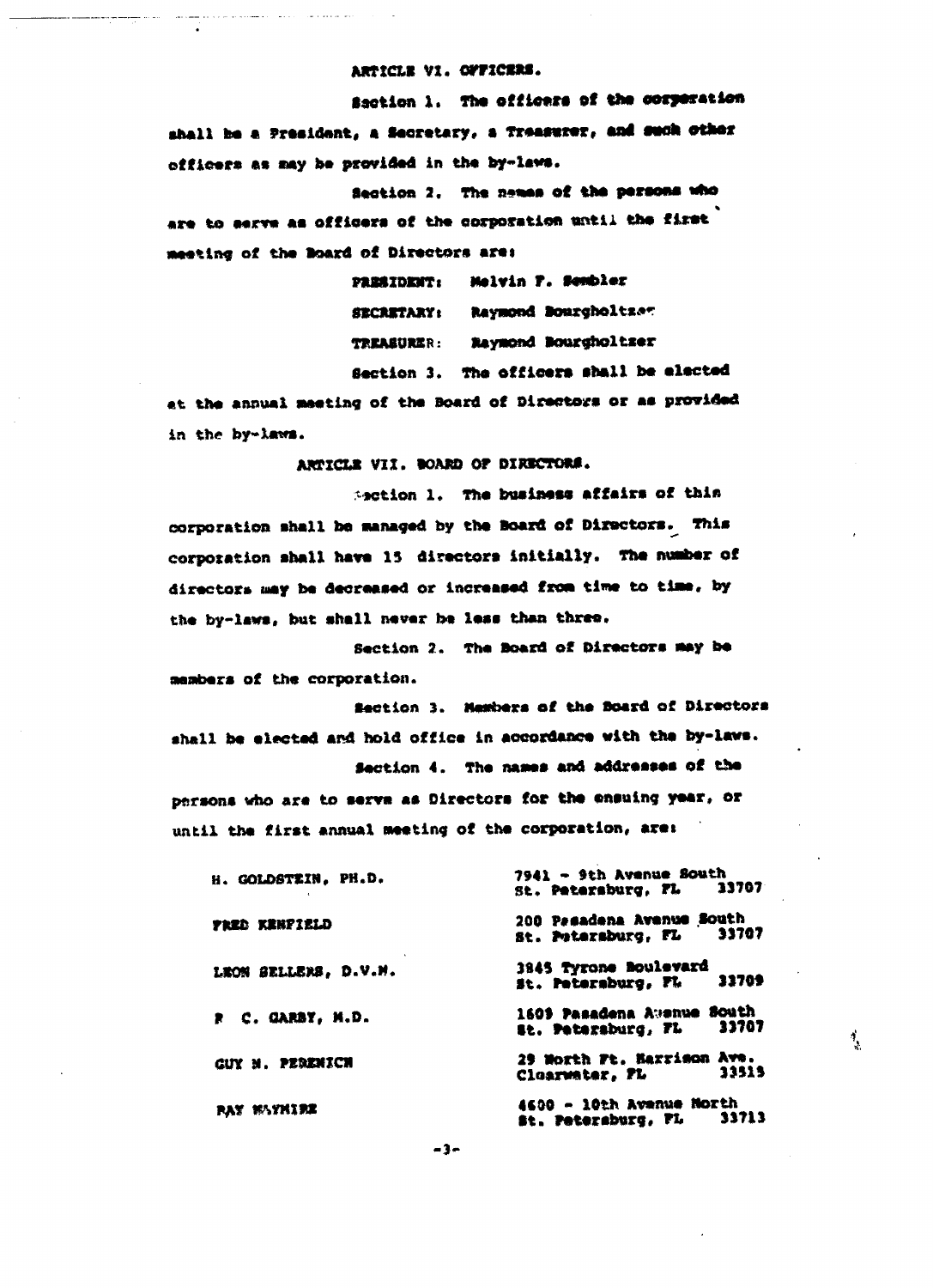1131 Jungle Avenue Morth ROBRAT E. CHAPIN 33710 St. Petersburg, FL 1131 Jungle Avenue Morth<br>St. Petersburg, FL 33710 RUTH R. CHAPIN 10324 - Parasdise Boulevard NEL P. STRALER 33706 Treasure Island, FB 10324 - Paradise Boulevard BETTY S. SENGLER 33706 Treasure Island, FL #001 Gulf Boulevard **NELEN PETERMAN** St. Petersburg Beach, FL 33706 10326 Tangelo Road JOHN R. WHITE 33542 Seminole, FL THOMAS E. WYKOFF 1228 Boll Drive 33516 Clearwater, FL 6601 - 17th Street South ARTHUR W. BAUKNIGHT 33707 St. Petersburg, FL 6601 - 17th Street South<br>St. Petersburg, FL 33 LILA L. BAUKNIGHT 33707

ARTICLE VIII. BY-LANS.

the complete complete the complete state of the state of the state of the state of the state of the state of the state of the state of the state of the state of the state of the state of the state of the state of the state

Section 1. The Board of Directors of this corporation may provide such by-laws for the conduct of its business and the carrying out of its purposes as they may deem naressary from time to time.

Section 2. Upon proper notice the by-laws may be amended altered or rescinded by a two-thirds vote of those members of the Board of Directors present at any regular meeting or any special meeting called for that purpose.

ARTICLE IX. AMENDMENTS.

Section 1. These Articles of Incorporation may be amended at a special meeting of the membership called for that purpose, by a three-fourths vote of those present.

Section 2. Amendments may also be made at a regular meeting of the membership upon notice give, as provided by the by-laws, of intention to submit such amendments.

ARTICLE X. MISCELLANZOUS.

Section 1. No part of the met earnings of the corporation shall inure ... the henefit of any individual or nember.

Section 2. The amount of the yearly dues payable by members shall be such amount as may be determined from time to time by the Board of Directors.

ै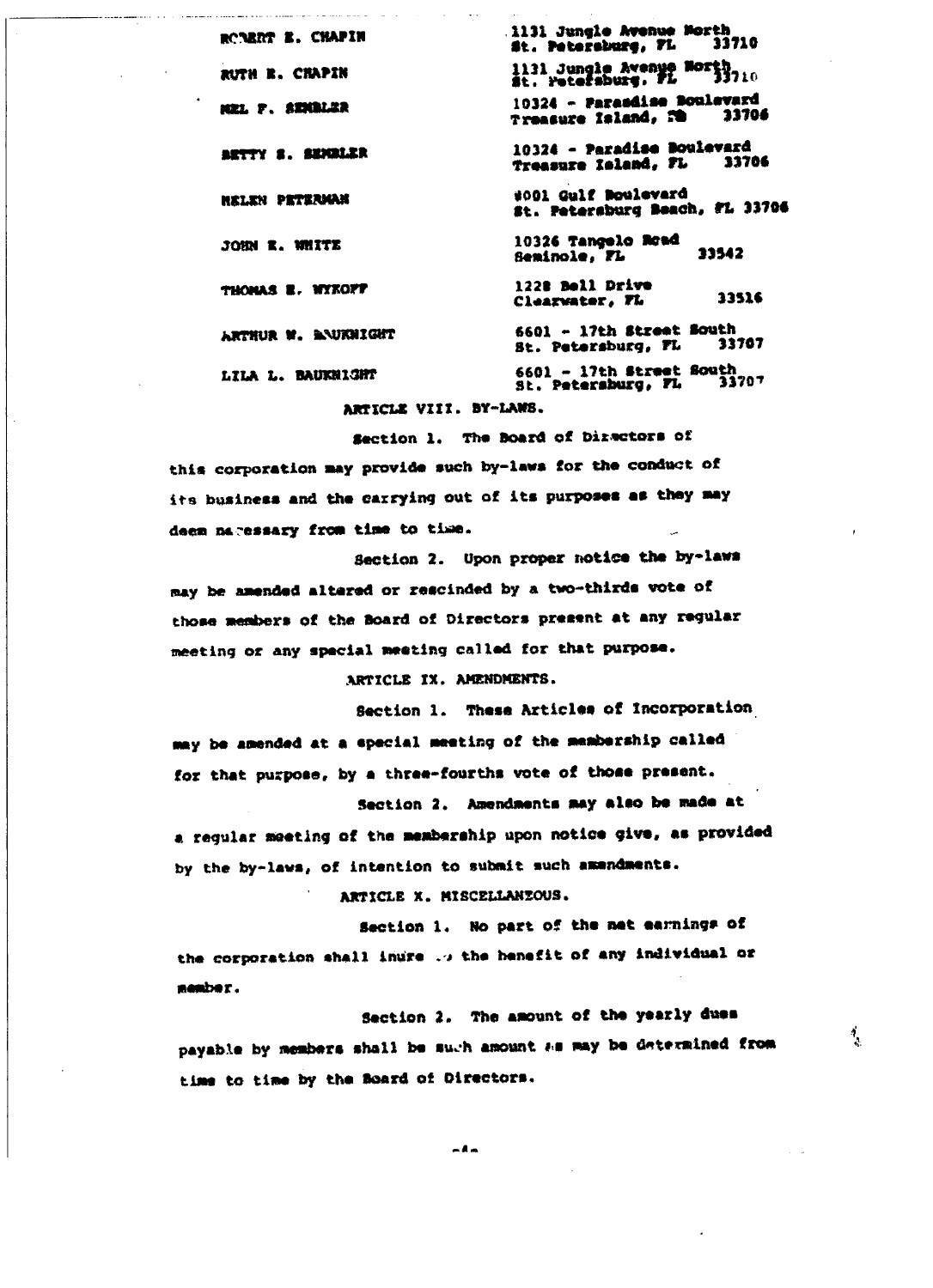**Section 3. The annual Meeting for the** election of members of the Board of Directors and Officers shall be held as may be provided in the by-laws.

**Section 4. This corporation is not organised for a pecuniary profit, it shall not have any power to issue** certificates of stock or declare di idenda, and no part of its net earnings shall inure to the benefit of any member, director, **or individual. The balance, if any, of all Money received by the** corporation fiom its operators, after the payment in full of all debts and obligations of the corporation, of whatever kind or nature, shall be used and distributed exclusively for charitable, acientific, and educational purposes in the fields of drug abuse education prevention, control and education and awareness.

**Section 5. The principal office of the corporation shall be as May be determined by the Board of Directors. The initial office shall be 200 Pasadena Avenue South, St. Petersburg, Florida 33707, until otherwise changed** by the Board of Directors.

**in WITNESS WHEREOF, we, the undersigned** subscribing incorporators, have hereunto set our hands and seals this  $\frac{q^{th}}{t}$  day of  $\frac{f(q^{th})}{t}$ , 1976, for the purpose of **forming this corporation not for profit under the \*iws of the State of Florida. /**

**GOLDSTEIN, PH.D.**

FRED H. KENFIKLD

**<sup>i</sup>'**

**STATE OF FLORIDA ) COtmTY OF 9IKEIXAS}**

**Before ne, « Notary Public duly authorited to** take acknowledgements in the State and county aforesaid, personally

 $-5-$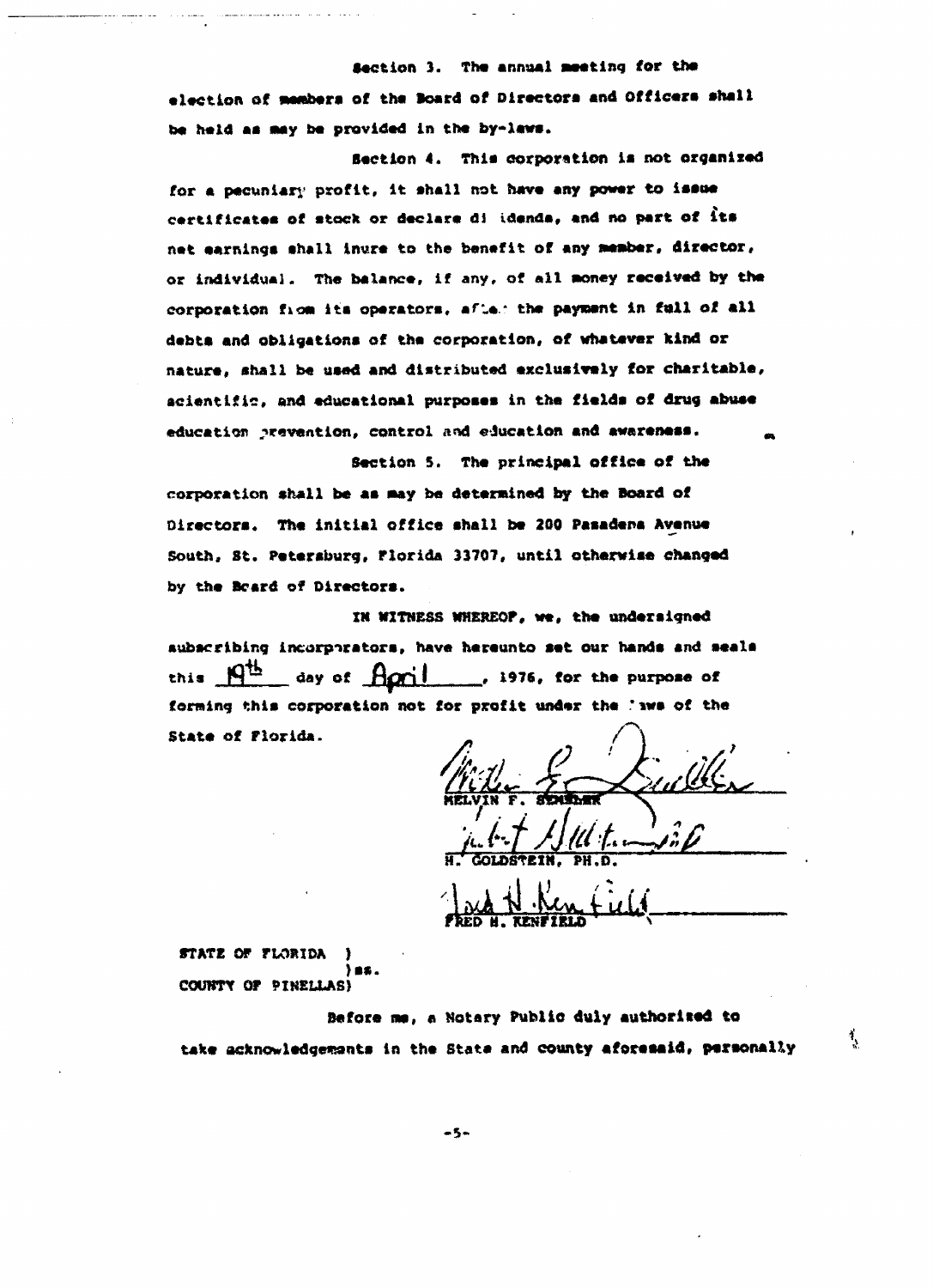appeared MELVIN 7. SEMBLER, to me known to be the person described as a subscriber in and who executed the foregoing Articles of Incerporation, and he acknowledged before me that he executed and subscribed to these Articles of Incorporation.

withing my hand and official seal in the County 

Karensing Bank

My Commission Expires: STATE OF FLORIDA

COUNTY OF PINELLAL I

Before me, a Notary Public duly authorized to take acknowledgements in the State and county aforesaid, personally appeared M. GOLDSTEIN, PH.D., to me known to be the person described as a subscriber in and who executed the foregoing Articles of Incorporation, and he acknowledgedbefore me that he executed and subscribed to these Articles of Incorporation.

WITNESS my hand and official seal in the County and State named above, chis  $/2^{\frac{N}{2N}}$  day of  $Q$  and  $($ 

Alintario R. 2march

 $\frac{1}{2}$ 

Ny Commission Expires:

ischen Kalin i Amit bij 3078 **Sunded by Session For & Conveity Co.** 

STATE OF FLORIDA iaa. COUNTY OF PINELLAS )

Before me, a Notary Public duly authorized to take acknowledgements in the Stute and one by aforesaid, persunally appeared FRED H. KENFIEL., to me known to be the paraon described in as a subscriber in and who ex-cuted the foregoing Articles of incorporation, and he acknowledged before me that he executed and subscribed to these Articles of Incorporation.

WITHESS my hand and official seal in the County and state named above, this  $13^{16}$  day of  $0$   $0^{12}$  $...$ , 1976. Both History Kane My Commission Expires: **Superior and the second of the in-**U. Gent auf it Algeba R.NE 16, 1978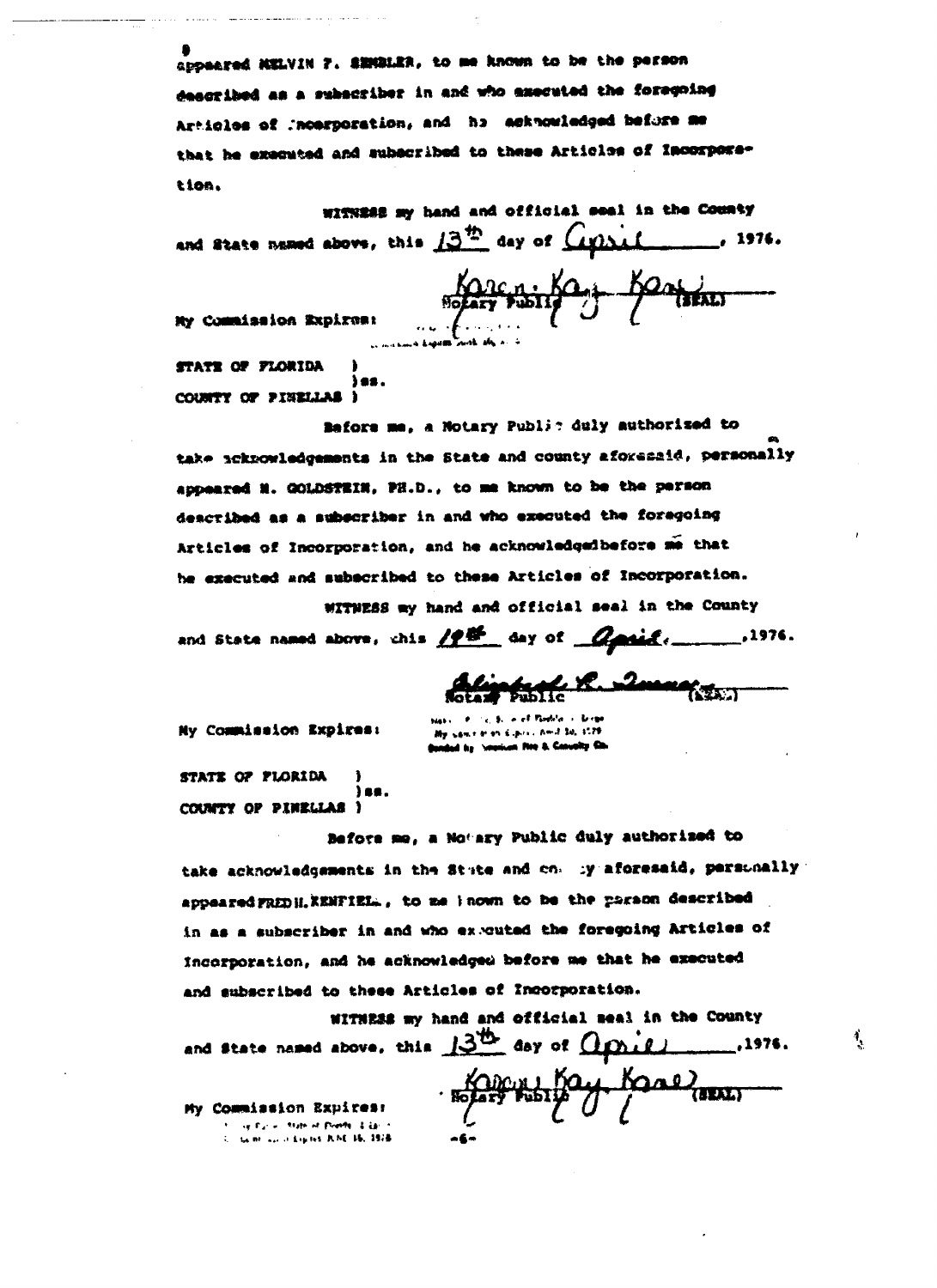CERTIFICATE DESIGNATING PLACE OF BUBINESS OR DOMICILE FOR THE SERVICE OF PROCESS WITHIN THIS STATE, NAMING AGENT UPON WHOM PPSCESS NAY BE SERVED.  $\frac{1}{2}$ E S

In purswance of Chapter 48.091, Florida Statutes, the following is submitted, in compliance with maid Act:

First--That STRAIGHT, INC. destring to organize under the laws of the State of Florida with its principal office, as indicated in the articles of incorporation at City of St. Petersburg. County state of Plorida Pinellas  $\circ$ f  $\qquad$ ø, has named Dr. LeonH. Sellurs, Jr. located at 3845 Tyrone Boulevard, St. Petersburg, FL 33709 (Street address and number of building;

Post Office Box address not acceptable) City of St. Petersburg . County of Pinellas State of Florida process within this state.

ACKNOWLEDGMENT : (MUST BE SIGNED BY DESIGNATED AGENT)

Baving been named to accept service of process for the above stated corporation, at place decignated in this certificate, I hereby accept to act in this capacity, and agree to comply with the provision of said Act relative to keeping open said office.

By  $\frac{1}{2}$   $\frac{1}{2}$ (Resident Agent)

 $\vec{r}$ 9

Īr Żñ m

m,

4.

 $\frac{2}{3}$ 

 $\overline{a}$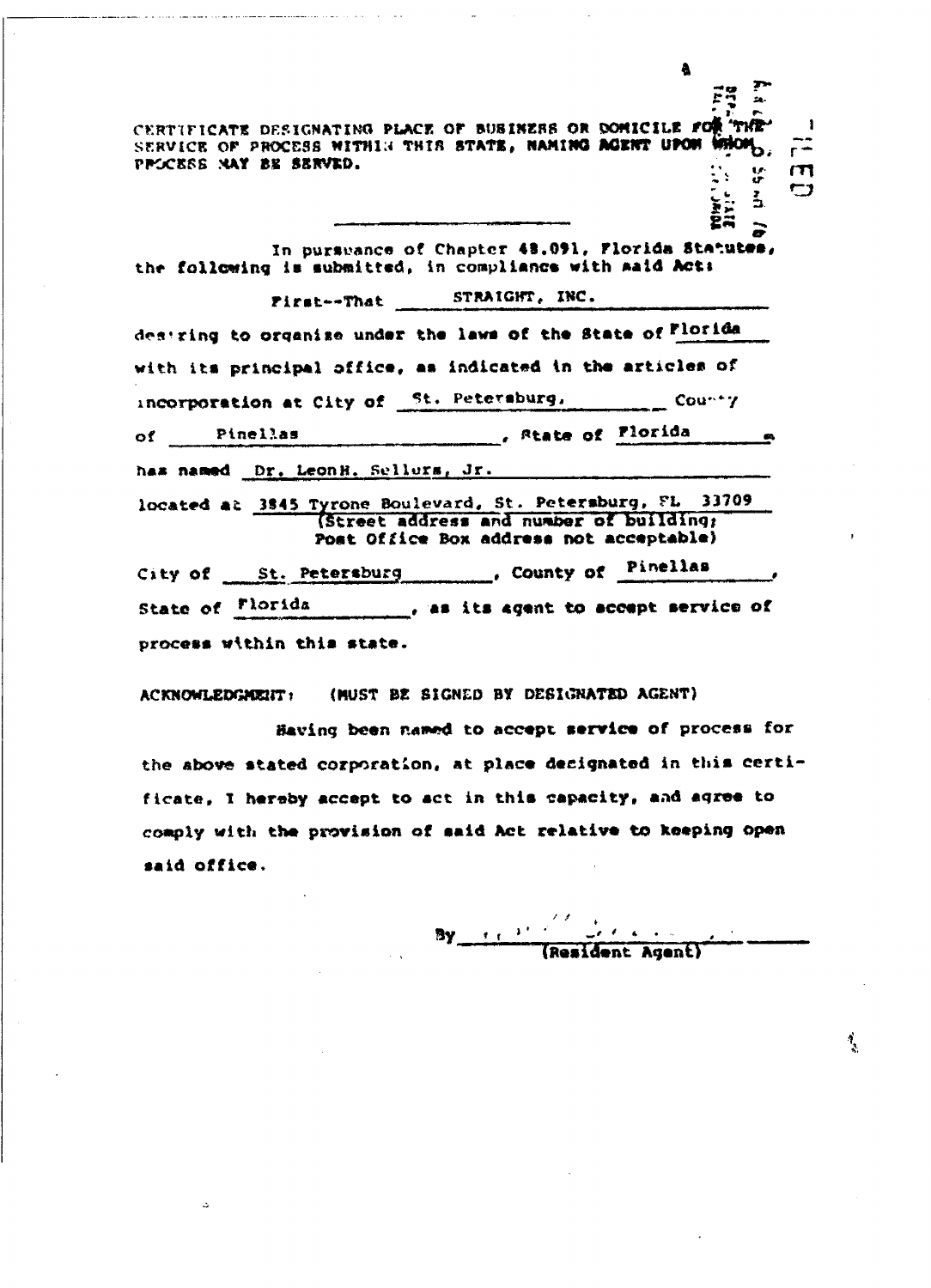### RECEIVED

JUN 1 5 1984

#### MICHIGAN DEPT. OF COMMERCE

 $\lambda$ 

 $\mathbf{r}$ 

### **FILED**

JUN 151984

Administrator MICHIGAN DEPARTMENT Of COMM£HC£Corporation & Securitiss Bureau

 $\bullet$